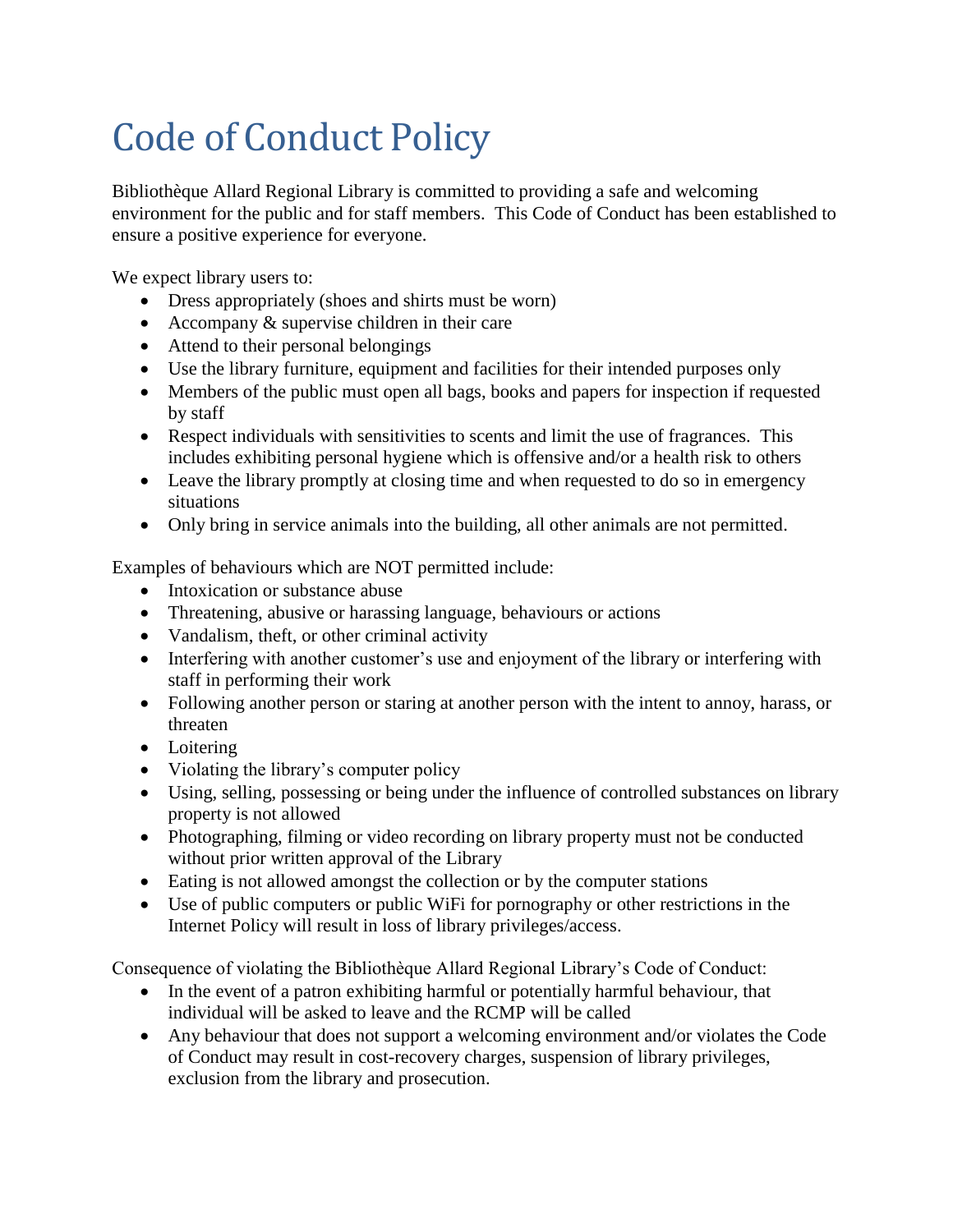These rules have been approved by the Bibliothèque Allard Regional Library's Board of Directors.

*The library reserves the right to bar any individual whose behaviour falls under this policy*

**DATE ADOPTED:** June 24, 2019